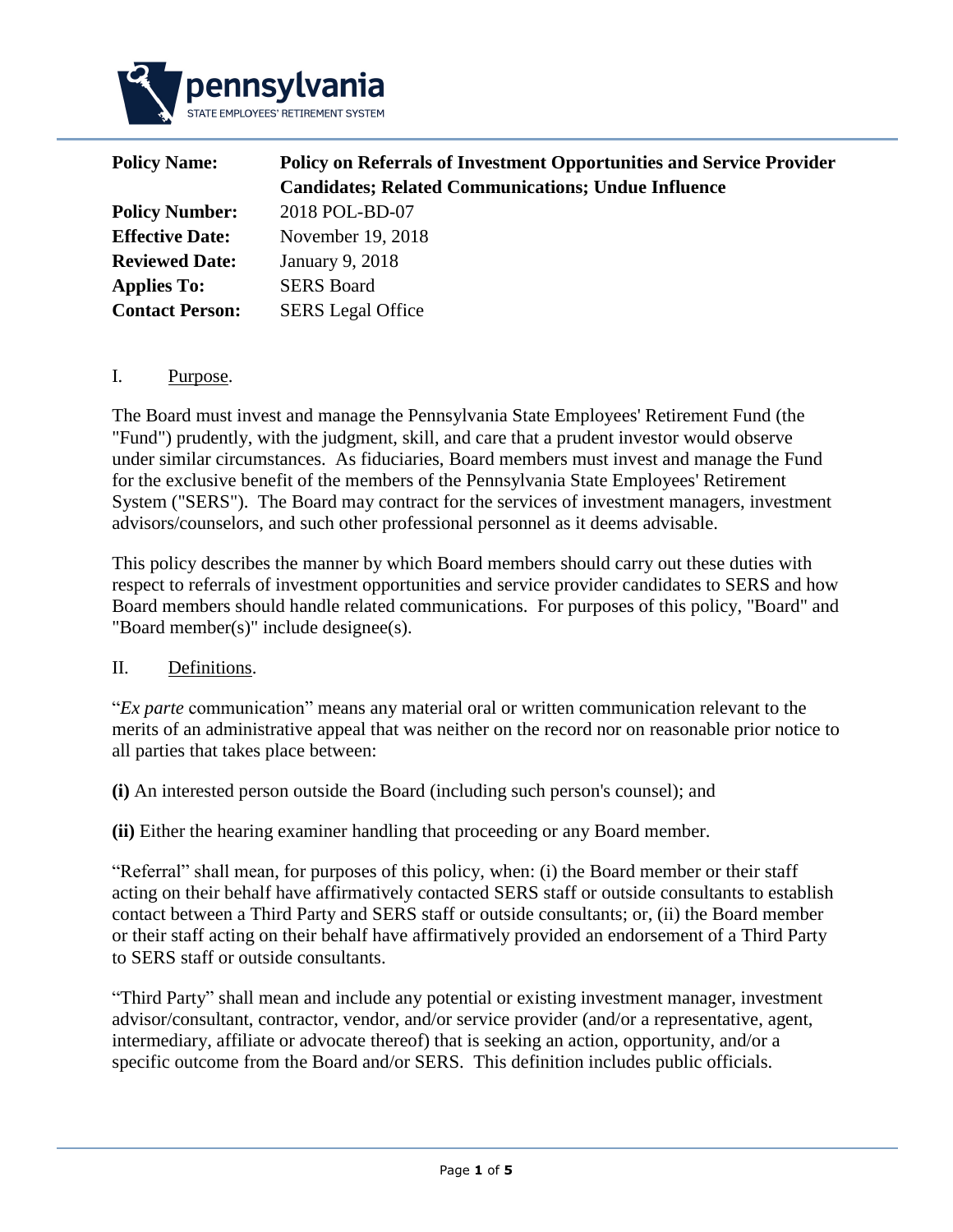

"Undue Influence" shall mean the improper, unfair or wrongful use of power, authority, or a relationship to induce someone to act or make a decision that they otherwise would not do/make if left to act freely as a fiduciary in the exercise of prudent discretion.

## III. Communication with Third Parties.

Board members have no duty or obligation to meet or communicate with Third Parties except as authorized by the Board. Any unauthorized contact or communication between individual Board members and Third Parties is in the Board member's capacity as an individual, with the understanding that individual Board members in and of themselves do not represent the Board and have no authority to bind the Board to any agreements, unless specifically authorized to do so by the Board.

Board members shall direct any Referrals regarding a prospective or existing investment transaction or contract, or any non-investment contract or selection, including any proposals, questions or communications from Third Parties regarding such Referrals to the Chief Compliance Officer, who shall notify the Executive Director, Chief Counsel, and, as applicable, the Chief Investment Officer and/or the Chief Financial Officer, of the `receipt of same and report all Referrals to the Board on at least a quarterly basis and, in any event, before any Board or Board committee action is taken on the subject matter of the Referral.. Upon the making of any such Referrals, the Board member making the Referral shall not be directly or indirectly contacting, communicating, or participating in the review process and, except as to making a general inquiry to the Chief Compliance Officer as to the status of a Referral, should have no direct or indirect contact or communication with staff or outside consultants regarding the Referral in order to avoid actual or perceived pressure. Should the Board member making the Referral be contacted for information on the status of the Referral by the party making the request, the inquiring party shall be directed to the Chief Compliance Officer. In all instances, incidental contact between the proposer or its representatives and Board members, staff, or outside consultants which is exclusively social, or which clearly pertains to a matter not related to the subject process, is permissible. Contact and communications between Board members, staff, and outside consultants that is in accordance with SERS and Board normal customs and practices during the review process for any Referral would also be permissible. A simple statement of support of a Third Party to the Chief Compliance Officer, to the Board or a committee of the Board, or in a public forum, without any other action by the Board member making a Referral, shall not constitute Undue Influence.

Any inquiries or correspondence by a Third Party addressed to a Board member which the Board member wishes to direct to SERS staff ("Staff") for assistance in preparing a response, which is otherwise Board authorized, should be forwarded to the Executive Director, who shall notify the Chief Compliance Officer of the receipt of same.

### IV. Disclosure of Third Party Communications and Investment Opportunities.

Board members have a duty to disclose information that is material to Board decisions or deliberations, so that co-fiduciaries may take it into consideration during due diligence reviews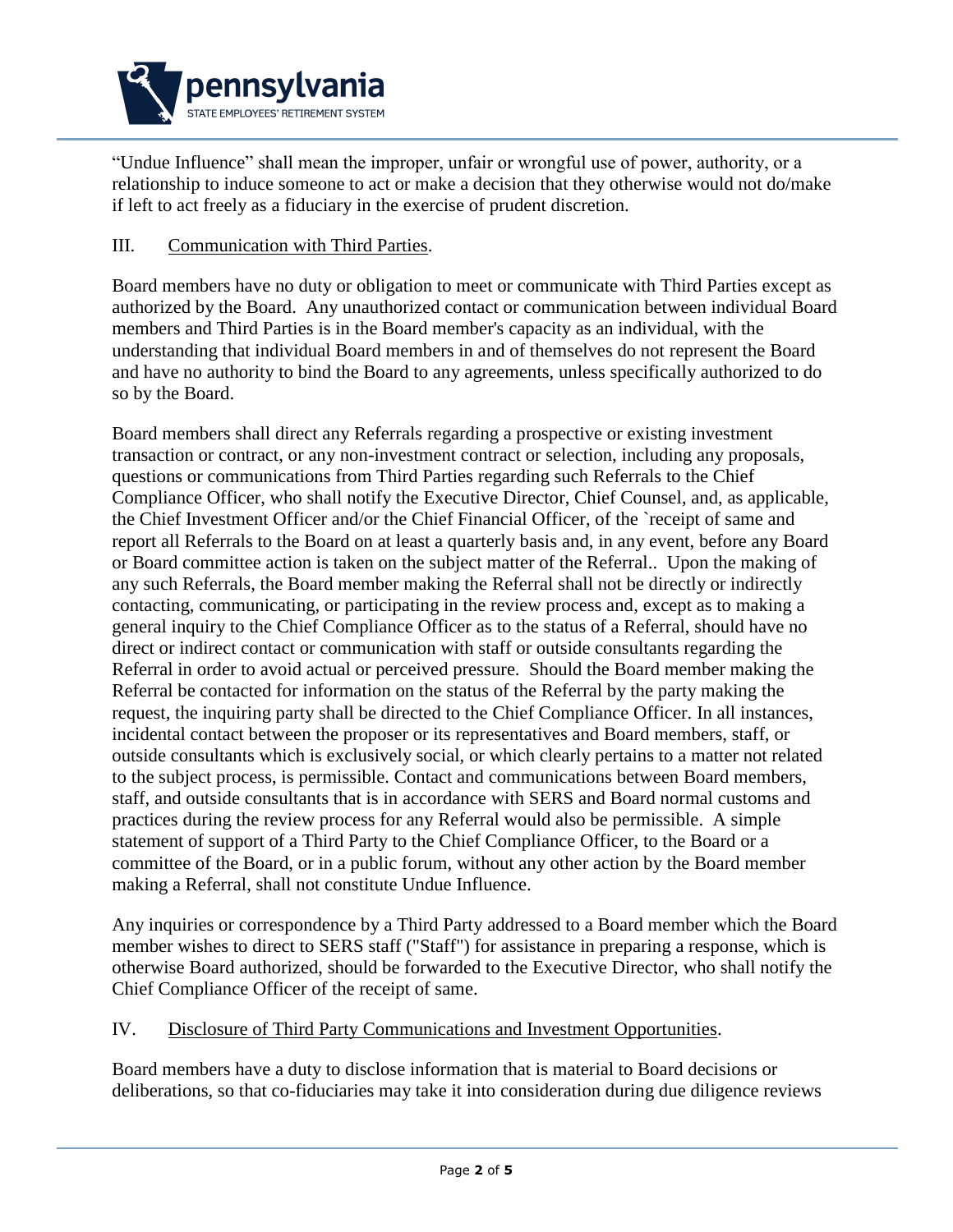

and/or deliberations. Communications from or on behalf of Third Parties to Board members can be relevant to Board or Staff decisions.

Any advocacy by a Third Party to a Board member for a specified outcome in regard to an investment, contract or service provider selection must be promptly reported to the Chief Compliance Officer prior to any Board or Board Committee action thereon. Such communications shall be documented and logged by the Chief Compliance Officer, and reported to the Board.

### V. Board Member Referrals and Communications.

It is acknowledged that Board members might become aware of investment and/or service provider opportunities in the normal course of their duties. Such contacts should not be considered inherently suspect. However, all investment and contracting opportunities shall go through normal Board and SERS processes, without special consideration because of a contact involving a Board member. A Board member shall make co-fiduciaries aware of their activities which involve potential influence on Board business.

Contacts from a Board member making a Referral for potential investment or service provider opportunities shall be reported to the Chief Compliance Officer, who shall notify the Executive Director, Chief Counsel and, as applicable, the Chief Investment Officer and/or the Chief Financial Officer, pursuant to Section III above. The potential investment or service provider opportunities shall go through the same due diligence process as any other opportunity. The Chief Compliance Officer shall keep a log of Board member Referrals involving advocacy in regard to an opportunity, including the ultimate disposition of the opportunity, and share it with the Board on at least a quarterly basis and in any event before any Board or Board committee action is taken on the subject matter of the Referral. Normally, the making of a Referral of a proposal in which a Board member does not have any personal, financial, or pecuniary interest does not preclude the Board member from voting on the matter, provided full disclosure of the Referral and any relationship with the parties is made; otherwise, Board members making a Referral shall adhere to the SERS Governance Policy Manual's Standards of Conduct for SERS Board regarding disclosure of interest and recusal. Notwithstanding the foregoing, the Chief Compliance Officer shall have the authority to determine whether or when a Referral creating the need for a recusal has been made.

### VI. No Contact Policy During Procurements.

Board members shall not knowingly communicate with any Third Party that is financially interested in a proposed contract with SERS, once the Board issues a request for proposal ("RFP"), request for information ("RFI"), invitation for bid ("IFB"), or comparable procurement vehicle, except as provided below. If such communication occurs, it shall be promptly reported to the Chief Compliance Officer, who shall notify the Executive Director, Chief Counsel and, as applicable, the Chief Investment Officer and/or Chief Financial Officer.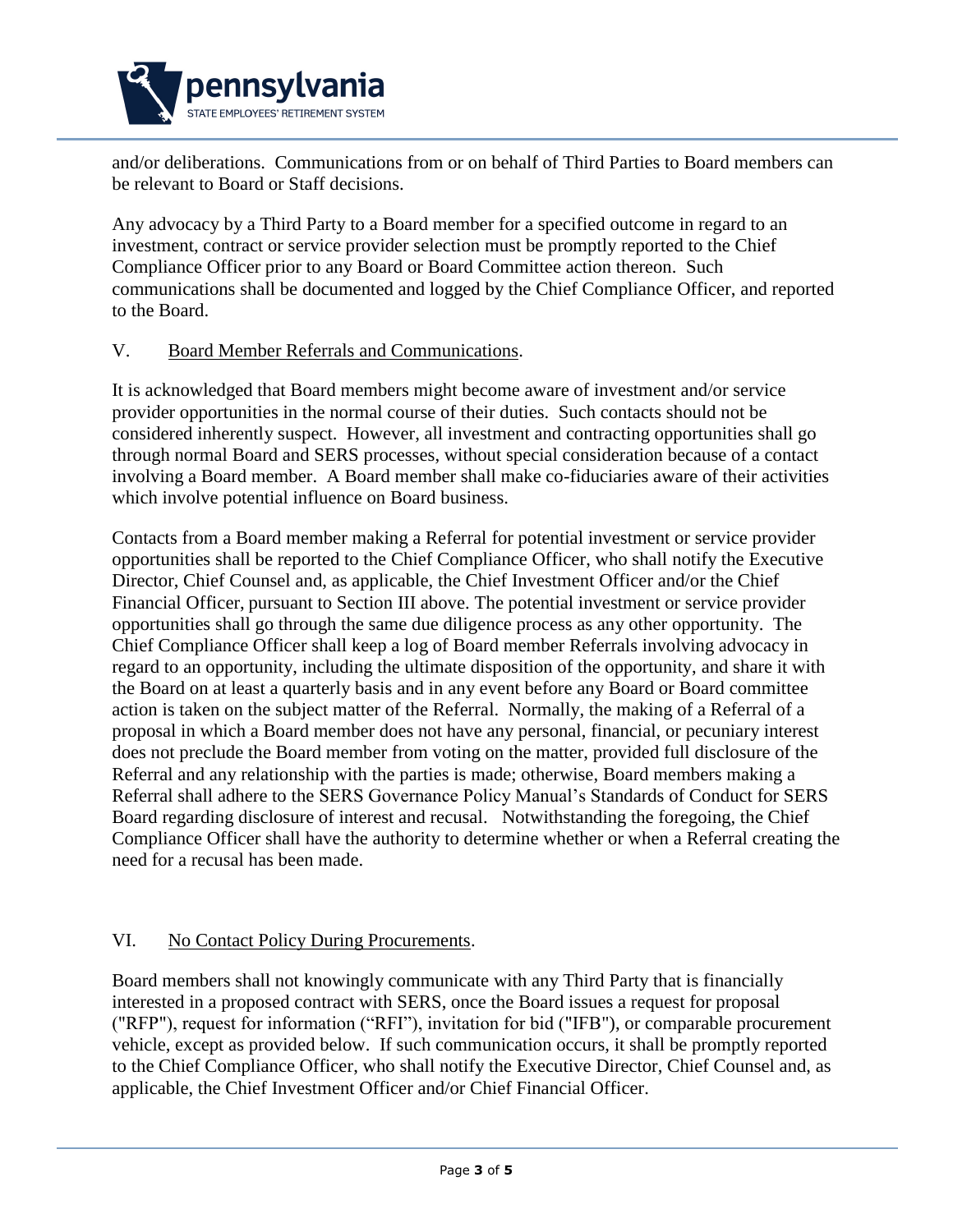

Board members may communicate with a Third Party that is financially interested in a proposed contract with SERS if:

- 1. Communication is incidental, exclusively social, and does not involve the Board or its business, or the individual's role as a Board member;
- 2. Communication does not involve the Board or its business and communication is within the scope of the Board member's private business or public office and wholly unrelated to the Board;
- 3. Communication is part of the process expressly described in an RFP, RFI, IFB or comparable procurement vehicle;
- 4. Communication is part of a noticed Board or Committee meeting, or otherwise authorized by the Board; or
- 5. Communication occurs after the applicable contract execution with or issuance of a purchase order to the Third Party.

### VII. Avoidance of Undue Influence.

Board members and Staff shall immediately disclose to the Chief Compliance Officer, who shall notify the Executive Director, Chief Counsel and, as applicable, the Chief Investment Officer and/or Chief Financial Officer, any Third Party conduct or communication that can be reasonably interpreted as an attempt to exert Undue Influence on the outcome of a Board or Staff decision, or advisor/consultant recommendation, in an investment transaction or contracting decision. Even if such conduct or communication does not rise to the level of Undue Influence, such conduct or communication may nevertheless be reported. Retaliation for good faith reporting of a potential Undue Influence incident is prohibited.

Any attempt by a Third Party to exert Undue Influence upon a Board member or Staff to a specified action, decision or course of conduct could compromise Board/SERS decision-making to the detriment of the Board/SERS as a whole, as well as the detriment of SERS members and their beneficiaries. Any Board member or Staff who thinks he or she has been subject to Undue Influence shall report the occurrence immediately to the Chief Compliance Officer, who shall notify the Executive Director, Chief Counsel and, as applicable, the Chief Investment Officer and/or the Chief Financial Officer.

Any Board member who receives or becomes aware of a report of Undue Influence shall immediately report such information to the Chief Compliance Officer, who shall notify the Executive Director, Chief Counsel and, as applicable, the Chief Investment Officer and/or the Chief Financial Officer. The Executive Director shall consult with the Chief Counsel and receive advice on appropriate response actions. Appropriate response actions may include, without limitation, informing the entire Board, notifying an external enforcement agency, and/or making a public disclosure during an open session Board meeting.